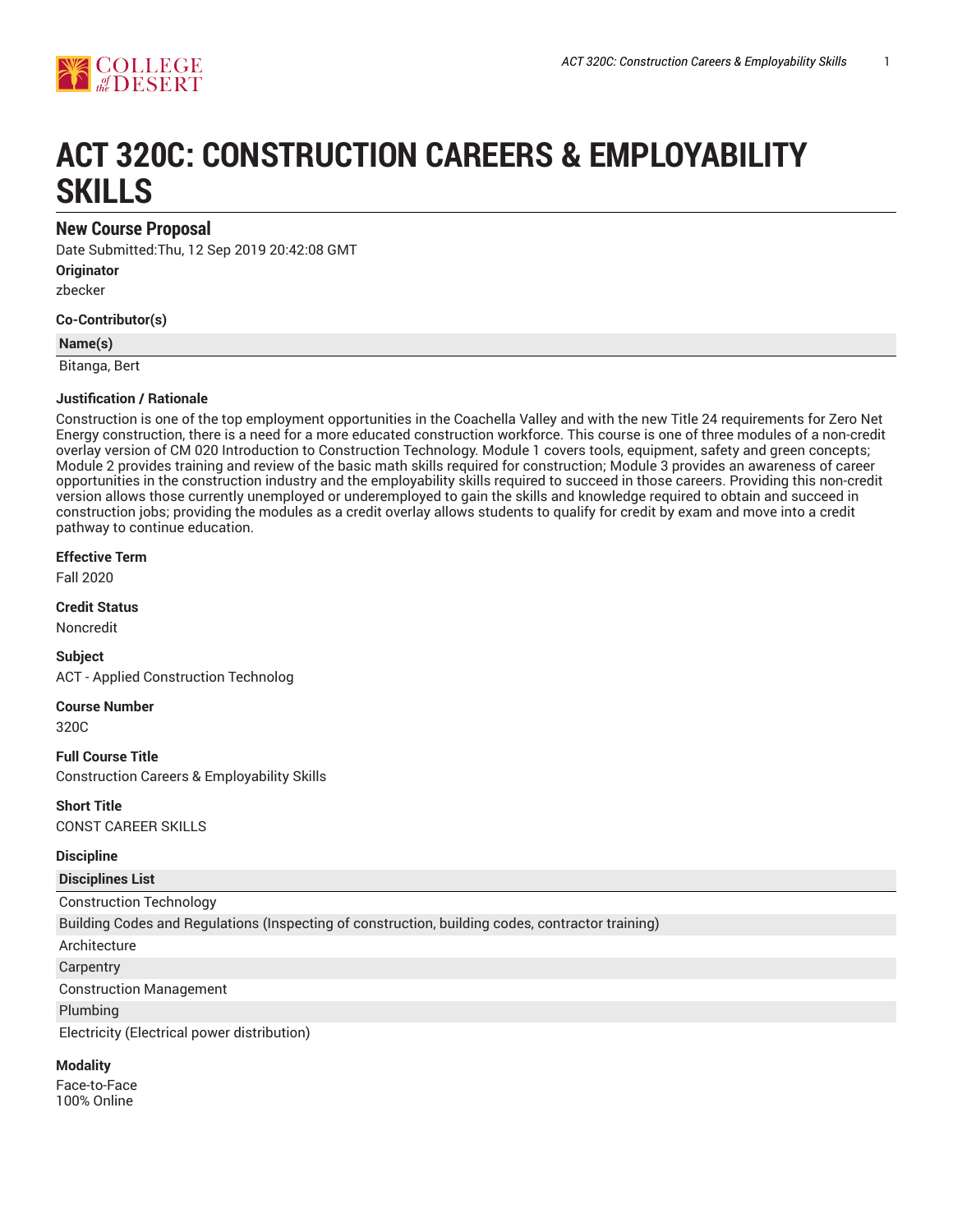

#### **Catalog Description**

This course provides students with in-depth analysis of the organization and structure of the construction industry and the many career choices the industry offers. The course emphasizes communication as well as employability skills. Guest speakers and site visits provide students a wide view of the expectations of entry-level work, wages, benefits, and work place culture.

#### **Schedule Description**

Construction careers, employability skills and job readiness.

**Non-credit Hours** 27 **Lecture Units**  $\Omega$ **Lab Units** 0 **Lab Semester Hours**  $\Omega$ **In-class Hours** 18 **Out-of-class Hours** 9 **Total Course Units**  $\Omega$ **Total Semester Hours** 27

#### **Override Description**

Noncredit does not have lecture and lab. The out of class hours were adjusted to match the credit equivalent course total hours.

## **Required Text and Other Instructional Materials**

## **Resource Type**

Book

**Author** National Center for Construction Education and Research (NCCER)

## **Title**

Your Role in the Green Environment (Trainee Guide)

## **Edition**

3rd

**City** Upper Saddle River, NJ

## **Publisher**

Pearson Education, Inc.

**Year**

2016

**College Level** Yes

**Flesch-Kincaid Level**

11.8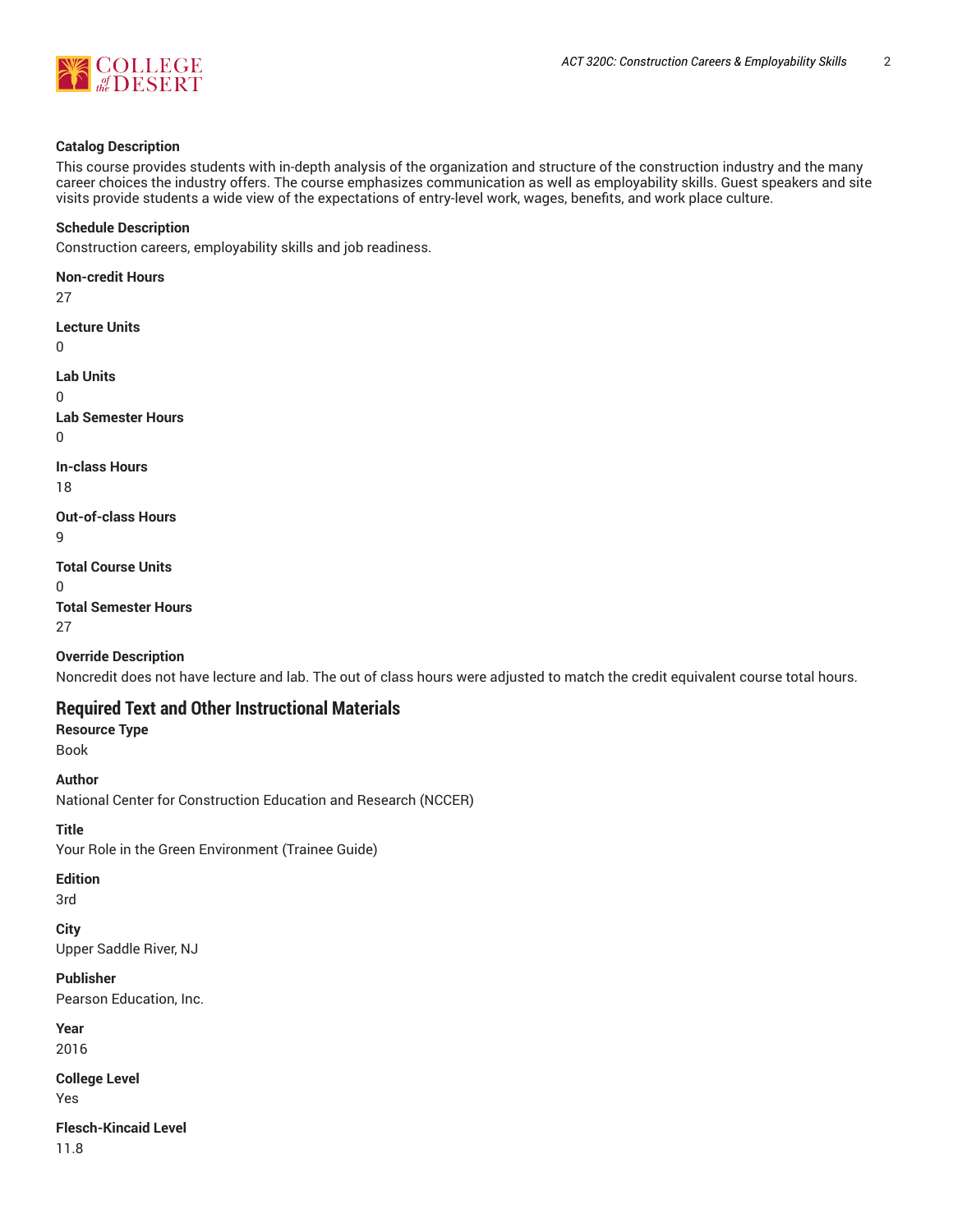

## **ISBN #**

9780136023036

#### **Class Size Maximum**

30

#### **Course Content**

- 1. Overview of construction industry and closer examinations of individual trade expectations.
- 2. Construction safety hazard recognition and OSHA regulations.
- 3. Communication skills.
- 4. Employability skills.

### **Course Objectives**

|              | <b>Objectives</b>                                                                                                                              |
|--------------|------------------------------------------------------------------------------------------------------------------------------------------------|
| Objective 1  | Discuss the apprenticeship requirements and responsibilities for a variety of construction trades.                                             |
| Objective 2  | List the various career paths in the construction industry.                                                                                    |
| Objective 3  | Discuss common safety hazards on construction sites.                                                                                           |
| Objective 4  | Explain the purpose of Occupational Safety and Health Administration (OSHA) and their regulations for the<br>construction industry.            |
| Objective 5  | Discuss green construction practices.                                                                                                          |
| Objective 6  | Understand the impact of construction to the environment.                                                                                      |
| Objective 7  | Demonstrate the ability to interpret information and instructions presented in both written and verbal form.                                   |
| Objective 8  | Demonstrate the ability to communicate effectively in on-the-job situations using written and verbal skills.                                   |
| Objective 9  | Demonstrate critical thinking skills and the ability to solve problems using those skills.                                                     |
| Objective 10 | Demonstrate effective relationship skills with teammates and supervisors, the ability to work on a team, and<br>appropriate leadership skills. |
| Objective 11 | Understand workplace issues such as sexual harassment, stress, and substance abuse.                                                            |

#### **Student Learning Outcomes**

|           | Upon satisfactory completion of this course, students will be able to:                                                                                            |
|-----------|-------------------------------------------------------------------------------------------------------------------------------------------------------------------|
| Outcome 1 | Explain the purpose of Occupational Safety and Health Administration (OSHA) and their regulations for the<br>construction industry.                               |
| Outcome 2 | Develop interrelationship and leadership skills in a team scenario including the ability to communication effectively<br>on-the-job both verbally and in writing. |

#### **Methods of Instruction**

| <b>Method</b>     | Please provide a description or examples of how each instructional<br>method will be used in this course. |
|-------------------|-----------------------------------------------------------------------------------------------------------|
| Lecture           | Presentation of topic in context.                                                                         |
| <b>Discussion</b> | Classroom and group discussions                                                                           |
| Participation     | Class discussion and questions.                                                                           |
| Other (Specify)   | 1. Guest lectures<br>2. Site visits                                                                       |
| Activity          | Pre and post surveys to determine current employability and team<br>building skills.                      |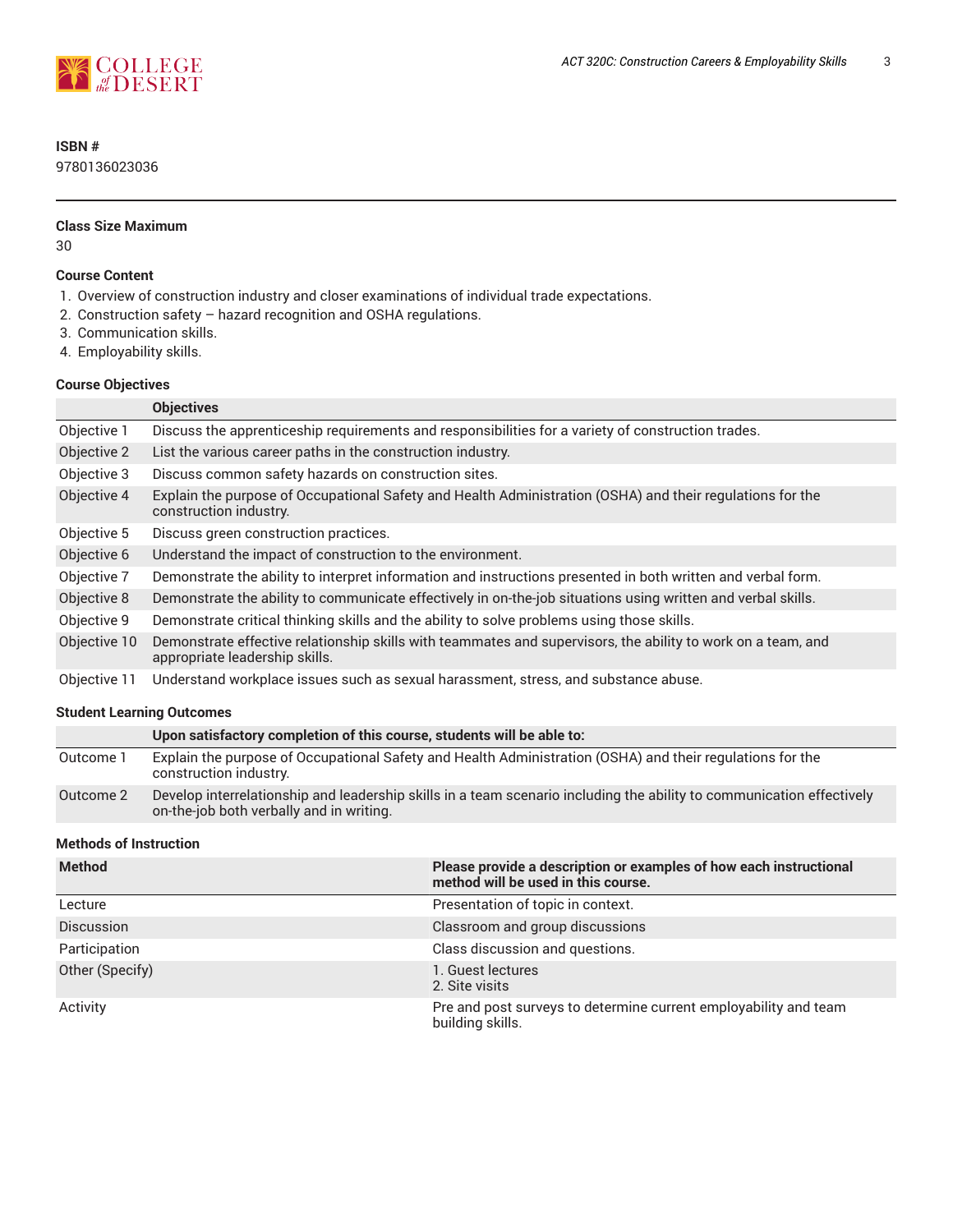

#### **Methods of Evaluation**

| <b>Method</b>                      | Please provide a description or examples of how<br>each evaluation method will be used in this course.                                          | <b>Type of Assignment</b> |
|------------------------------------|-------------------------------------------------------------------------------------------------------------------------------------------------|---------------------------|
| Written homework                   | Homework assigned from text and worksheets.                                                                                                     | Out of Class Only         |
| Student participation/contribution | Participation in lab groups and classroom/online<br>discussion. Lab may include in person or virtual site<br>visits out-of-class.               | In and Out of Class       |
| Mid-term and final evaluations     | Examinations covering key concepts introduced in<br>the course.                                                                                 | In Class Only             |
| Tests/Quizzes/Examinations         | Weekly quizzes on topics covered in class and<br>analysis of job sites. Quizzes completed out-of-<br>class with in-class discussion of results. | In and Out of Class       |
| Other                              | Out-of-class hours will be accounted for<br>electronically through the learning management<br>system.                                           | Out of Class Only         |

#### **Assignments**

#### **Other In-class Assignments**

- 1. Individual projects to analyze and evaluate application of materials covered in text and job site evaluation.
- 2. Small group projects to analyze, review, diagnose and evaluate various methods of solution used on homework.
- 3. Pre and post individual surveys to determine level of readiness for careers in the construction industry.

#### **Other Out-of-class Assignments**

- 1. Review questions.
- 2. Vocabulary terms.
- 3. Completing daily assigned homework and complete pretests.
- 4. Reading textbook and supplementary assignments.
- 5. In person or virtual site visits.

#### **Grade Methods**

Pass/No Pass Only

**Distance Education Checklist**

## **Instructional Materials and Resources**

## **Effective Student/Faculty Contact**

#### Which of the following methods of regular, timely, and effective student/faculty contact will be used in this course?

#### **Within Course Management System:**

Timely feedback and return of student work as specified in the syllabus Discussion forums with substantive instructor participation Chat room/instant messaging Regular virtual office hours Online quizzes and examinations Weekly announcements

#### **External to Course Management System:**

Direct e-mail

#### Briefly discuss how the selected strategies above will be used to maintain Regular Effective Contact in the course.

Timely feedback and return of student work as specified in the syllabus. Discussion forums with substantive instructor participation. Online quizzes and examinations. Weekly announcements.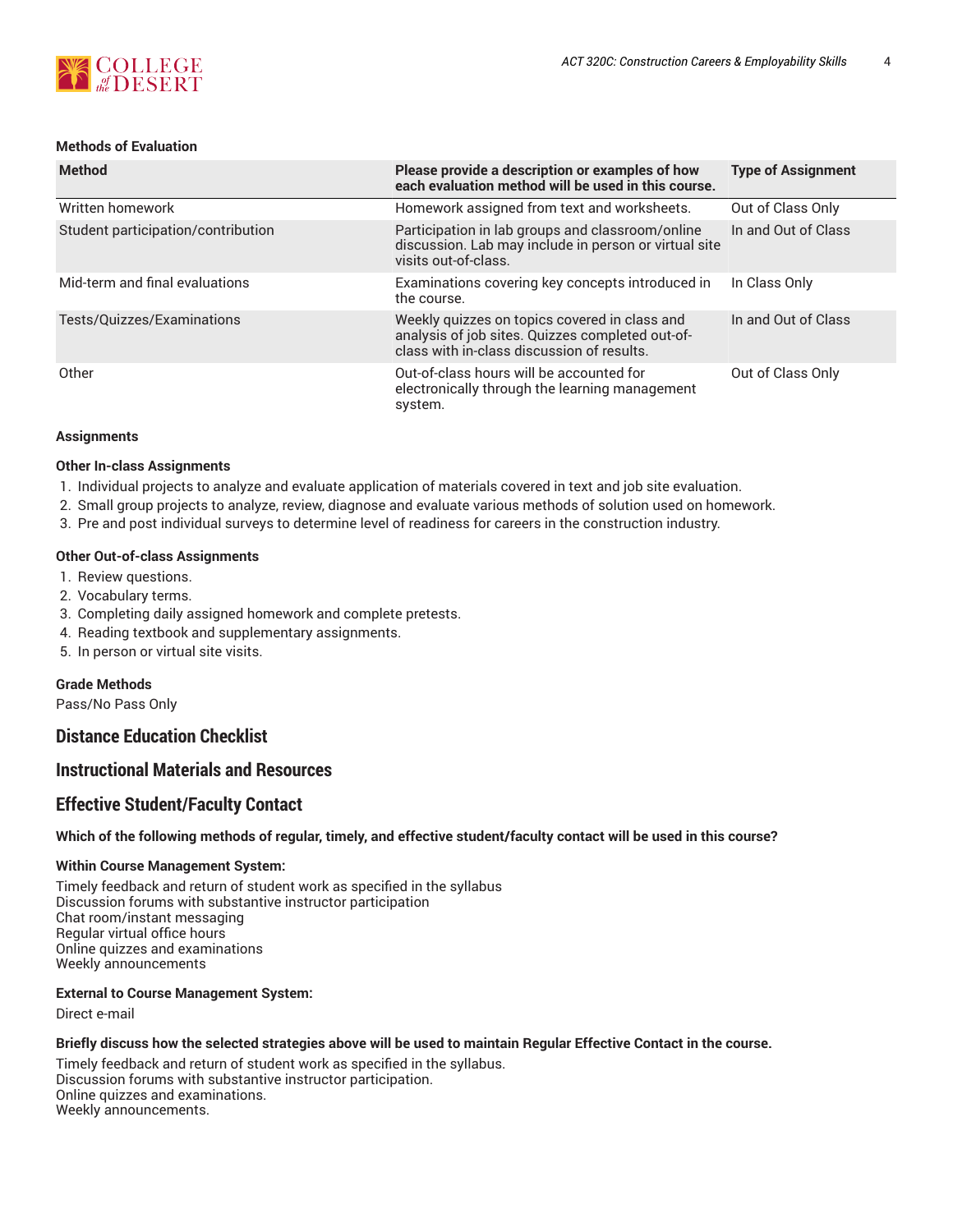

## **Other Information**

## **MIS Course Data**

**CIP Code** 46.0412 - Building/Construction Site Management/Manager.

**TOP Code** 095700 - Civil and Construction Management Technology

**SAM Code** C - Clearly Occupational

**Basic Skills Status** Not Basic Skills

**Prior College Level** Not applicable

**Cooperative Work Experience** Not a Coop Course

**Course Classification Status** Workforce Prep Enhanced Funding

**Approved Special Class** Not special class

**Noncredit Category** Workforce Preparation

**Funding Agency Category** Not Applicable

**Program Status** Program Applicable

**Transfer Status** Not transferable

**Allow Audit** No

**Repeatability**

Yes

**Repeatability Limit** NC

**Repeat Type** Noncredit

#### **Justification**

Noncredit courses are repeatable until the student has achieved the skills and knowledge required to meet the objectives and outcomes of the course.

#### **Materials Fee**

No

#### **Additional Fees?**

No